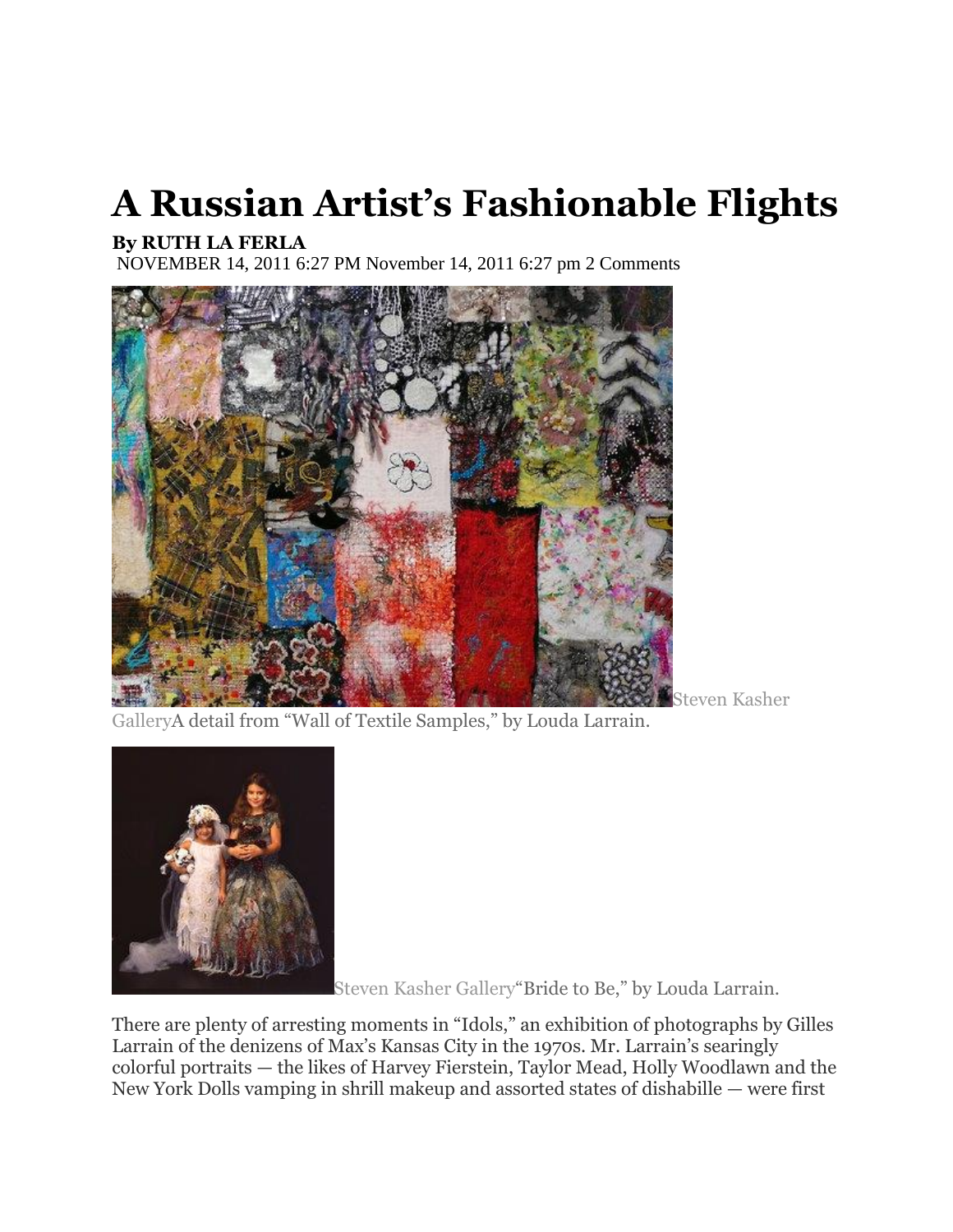published in the '70s. Since going on view earlier this month at the Steven Kasher Gallery in Chelsea, they've drawn a steady stream of visitors.

Just as intriguing, though, if more discreet, is the ancillary installation at the rear of the gallery, a collection of patchwork teddies and wraithlike mannequins made out of cloth, their extrusions of tulle and silvery techno-fabrics lending them an otherworldly air. Daft cuddle toys for grown-ups, they are the brainchild of Louda, Mr. Larrain's wife, who embellished them with Frankenstein stitching. "I'm quite sure they will make people think of Tim Burton," she said, acknowledging that the artist and filmmaker has long been a personal idol.



Steven Kasher

Gallery"Crochet Bear."

Coming of age in Brezhnev-era Russia, Louda, 50, who is known in art circles by her first name only, found herself drawn to the landmarks of Western pop culture, especially films like "Apocalypse Now," "Taxi Driver" and those of Mr. Burton, which she rented by the day and viewed in the company of the fellow artists who shared her communal workand-living space near Red Square. At the time, she nursed an ambition to become a fashion designer, only to have it quashed. "To be a designer in those days was not considered intellectual enough," she recalled dryly.

Eventually she decamped for Paris to create one-of-a-kind wearable art pieces and textiles interlaced with shreds of cloth and embroidery. Her crazy-quilt of rainbowcolored swatches, which cover a far wall of the Kasher gallery, are made mostly from remnants of the custom-stitched fabrics she fashioned by hand for Christian Lacroix, Emanuel Ungaro and Thierry Mugler, among others, in the '80s and early '90s.